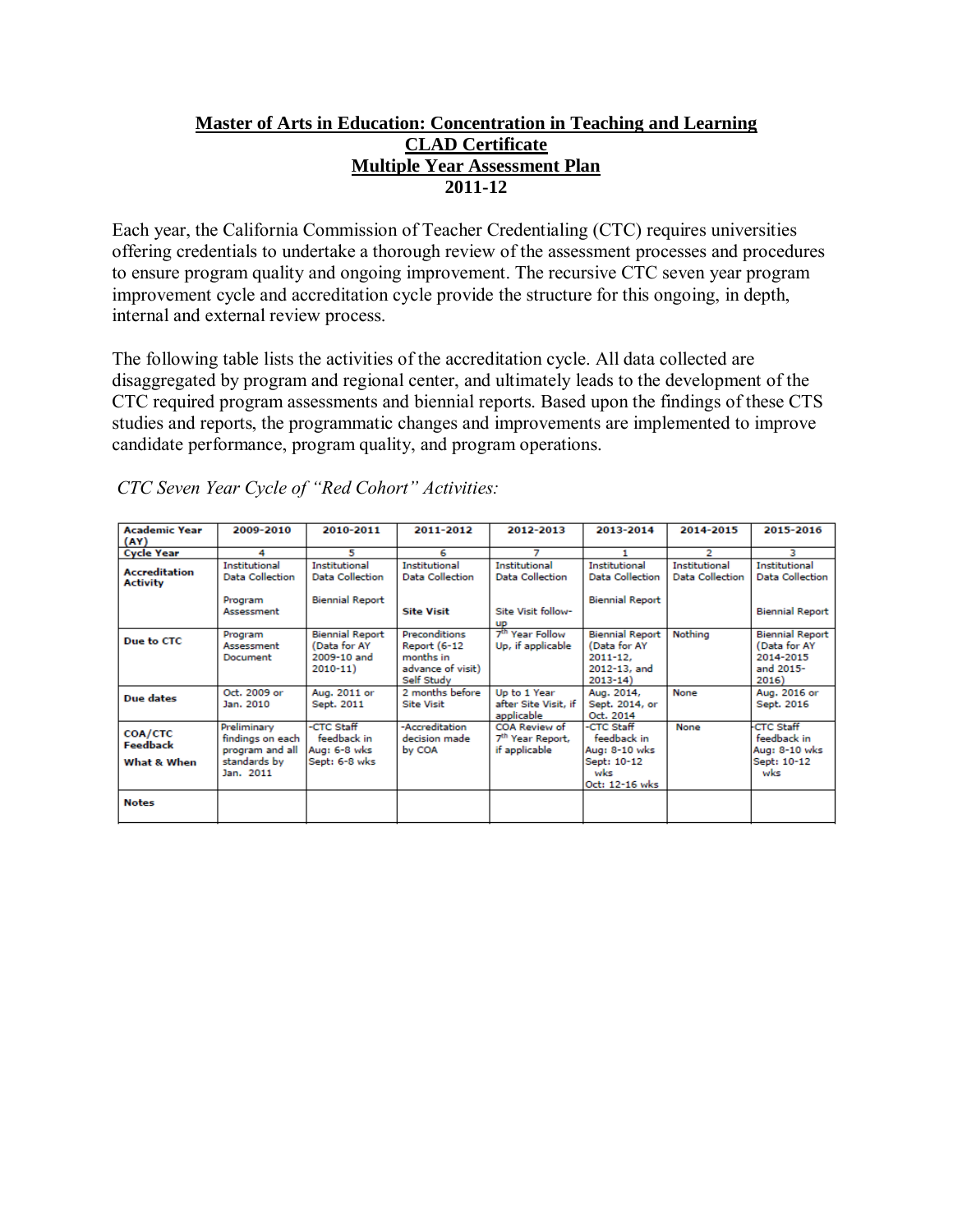## *CTC Accreditation Cycle*



## **Methods of Assessment and Criteria for Success**

Currently, assessment data is collected through internal and external sources. Focus groups representing staff, faculty, clinical supervisors, and advisory councils have worked together to discern a set of balanced assessment measures. All candidates are expected to be at the "proficient level of performance with a score of "3" or above in each rubric criteria. The assessments are listed below.

## *1. Coursework Assessments*

Using TaskStream as the primary data storage system, the program collects key assessments known as signature assignments to gauge candidates' progress throughout their course of study and ensure CTC program standards are met. Each signature assignment is evaluated using a supporting rubric. Annually, (end of each academic year), collected data is disaggregated by regional center and analyzed with results informing areas for program improvement. Rubrics are found within the data analysis.

- **Signature Assignment:** In EDU 601, Language Acquisition and Diverse Populations,  $\bullet$ candidates focus on the principles of language acquisition and effective instructional practices for English learners. It further examines the pedagogy of educational equity to provide English learners access to the core curriculum. Effective instructional strategies that ensure active and equitable participation of learners who are culturally, ethnically, and socio-economically diverse are introduced and applied through fieldwork experiences. The signature assignment focuses on a holistic student assessment to include anecdotal data, conference notations, assessment of ELD abilities, and literacy assessments and reflecting on the assessment analysis to drive the student's learning goals for growth.
- **Signature Assignment:** In GED 642, Teaching Strategies for English Learners, the  $\bullet$ signature assignment requires candidates design a one-week ELD or SDAIE unit of study for one of the classes they currently teach. The PLNU lesson plan format is used and includes both ELD and Content standards, as well as language and content objectives appropriate to the level of proficiency of the EL students in their current class. The candidates list the instructional texts, strategies, technology, assessment techniques, and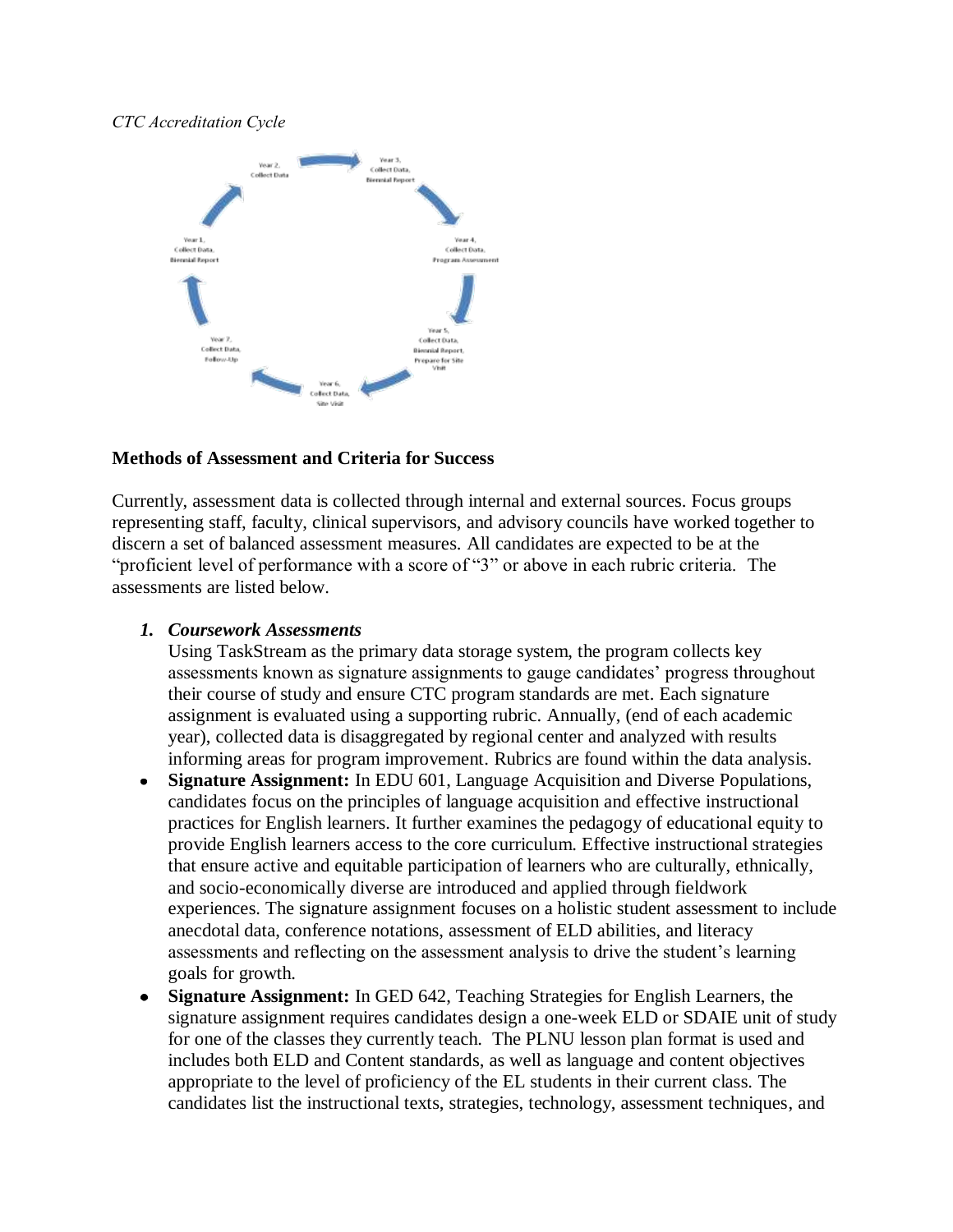any supplemental teaching materials that are used to help meet the needs of the EL students. A reflection at the end of each lesson describes what successes the students attained, how the lesson impacted student learning and what the candidate would do to improve on their practice in future lessons.

- **Signature Assignment:** In GED 641, candidates report on a particular cultural group present in their school district. Research the values, religious observances/holidays, learning styles, parental role in education, child rearing traditions, most appropriate ways to praise and discipline the children in school, communication styles (verbal and nonverbal) and how to best reach and teach these children. The project includes a reflection section on the most significant learning to the candidate and the application to teaching.
- **Signature Assignment:** In GED 668, Bilingual Education and Specially Designed Academic Instruction candidates develop knowledge, skills, and dispositions in the foundations of English language literacy development and content instruction with an emphasis on English Language Development (ELD) and Specially Designed Academic Instruction in English (SDAIE), instructional planning and organization, components of effective instructional delivery, and the effective use of resources. The signature assignment involves the development of a SDAIE lesson plan.

## *2. Dispositions Assessments*

Professors of CLAD courses will assess candidate dispositions, and candidates will selfassess in the following courses:

- EDU601 candidate self-assessment
- GED642 professor assessment of candidate
- GED668 candidate self-assessment and professor assessment of candidate

The rubric criteria for assessing candidate dispositions are the following, scored on a 4-point scale from 1, unacceptable, 2, below proficient, 3, proficient to 4, exceptional.

| <b>Rubric Criteria</b>                                                                                                                                                                                                                                     |
|------------------------------------------------------------------------------------------------------------------------------------------------------------------------------------------------------------------------------------------------------------|
| 1. Dignity & Honor: The candidate honors and respects the worthiness of all individuals in word and deed based on PLNUs                                                                                                                                    |
| Wesleyan heritage: We are individuals created in the image of God, committed to civility, respect, hospitality, grace, and service.                                                                                                                        |
| 2. Honesty & Integrity: The candidate demonstrates honesty, integrity, and coherence in attitudes, and actions, and is accountable                                                                                                                         |
| to the norms and expectations of the learning community.                                                                                                                                                                                                   |
| 3. Caring, Patience, and Respect: The candidate demonstrates caring, patience, fairness and respect for the knowledge level,                                                                                                                               |
| diversity, and abilities of others, ensuring that all students have the opportunity to achieve.                                                                                                                                                            |
| 4. Spirit of Collaboration, Flexibility and Humility: The candidate actively participates in and contributes to the achievement of the                                                                                                                     |
| learning community, explaining own thought process with humility and considers those of others with a positive, open-minded<br>attitude.                                                                                                                   |
|                                                                                                                                                                                                                                                            |
| 5. Harmony in Learning Community: The candidate takes responsibility for resolving conflicts or issues with others, and teaches                                                                                                                            |
| students those skills, in a way that sustains and enhances a healthy and safe learning community.                                                                                                                                                          |
| 6. Self-Awareness/Calling: The candidate shows awareness of areas of strength, interests, learning style, and areas for continuing                                                                                                                         |
| growth; generates and follows through on personalized growth plans. The candidate demonstrates that serving as a professional<br>educator is a confirmed calling to equip, to transform and to empower every student to fulfill his or her full potential. |
| 7. Perseverance with Challenge: The candidate perseveres, remains engaged, and persists as a life-long learner, especially when                                                                                                                            |
| academic and professional assignments are perceived as challenging.                                                                                                                                                                                        |
|                                                                                                                                                                                                                                                            |